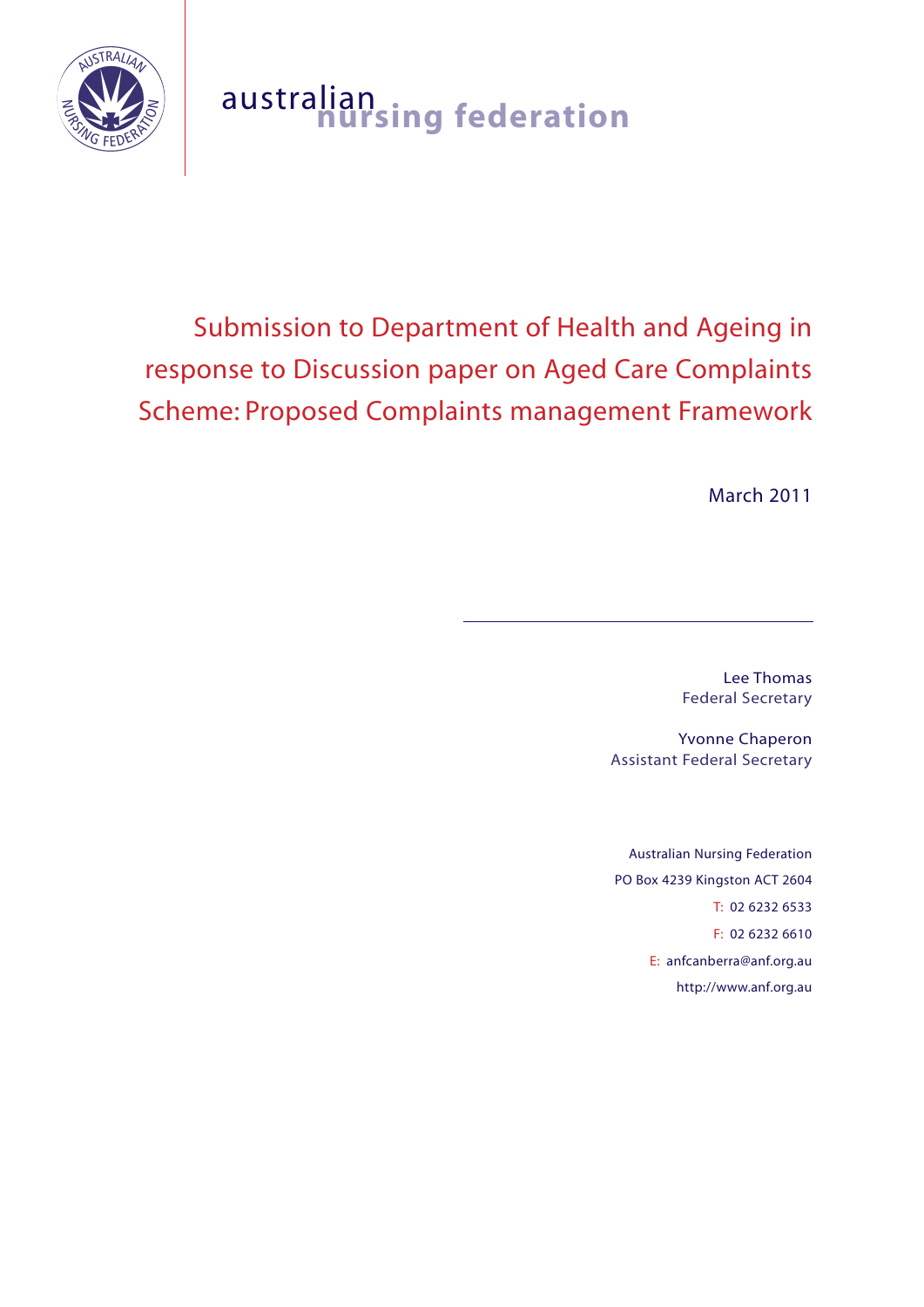# 1. Introduction

The ANF provided a submission to the review of the Aged Care Complaints Investigation Scheme (the Scheme) conducted for the Australian Government by consultant Associate Professor Merrilyn Walton, in August 2009. The ANF noted the subsequent release by the Australian Government of the results of Associate Professor Walton's review in April 2010. It was pleasing to see that issues of concern raised in the ANF submission were obviously considered and reflected in the Walton review report, including a range of recommendations aimed at improving the operation, timeliness and transparency of the Scheme.

The reaction by the Australian Government to the Walton Review recommendations of providing funding to strengthen the Scheme's capacity to better respond to complaints in the subsidised aged care service sector, and, to support early risk assessment and resolution of complaints, are welcomed by the ANF.

The ANF now has a membership of over 200,000 nurses, midwives and assistants in nursing, with a significant cohort of those members working in the aged care sector. Our organisation therefore has an abiding interest in ensuring that the complaints mechanism employed in the sector allows for timely, fair and equitable management of issues raised by residents/carers/staff to achieve safe, quality care delivery.

# 2. Aged care complaints scheme: proposed complaints management framework

The ANF has reviewed the discussion paper released by the Department of Health and Ageing (DoHA) in February 2011 titled *Aged Care Complaints Scheme: Proposed Complaints Management Framework* and provides the following brief comments against the questions for consideration.

# 2.1 Discussion Point 1: overview of the framework

# **Is the proposed framework appropriate to respond to both residential and community care complaints?**

Yes. Both the Investigative and non-investigative pathways appear to be logical approaches to dealing with complaints in either residential or community aged care settings.

**Are there alternative complaint resolution approaches not identified in the framework that you think should be incorporated into the proposed complaints management framework?**

The complaints management framework workflow chart (as shown on page 9 of the Discussion paper) appears to be based on a sensible and logical methodology that incorporates many points at which to identify and reflect upon the various pathways to complaint resolution, or to further investigation.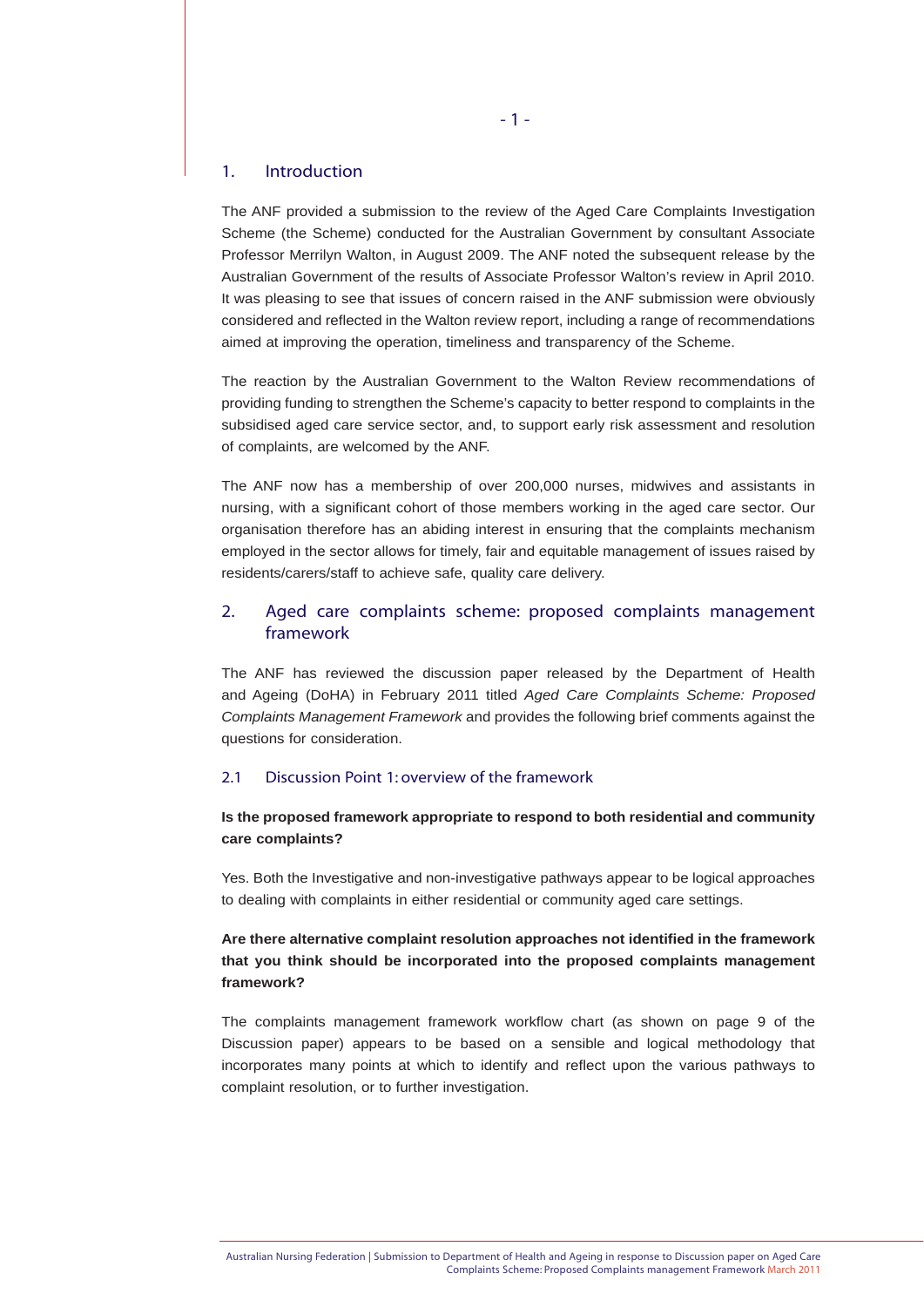**Should the Scheme have the power to require complainants to take reasonable steps to resolve their issues in the complaint with the approved provider** *before* **the Scheme will take action in response to the complaint?**

Depending on the nature of the complaint, the ANF agrees that the complainant should take reasonable steps to resolve their issues with the approved provider. There must be a mechanism in the framework that requires the approved provider to "log" the complaint with DoHA so the matter can be followed up by either the Scheme or the Aged Care Standards and Accreditation Agency, at the time of an audit or a compliance review. The Scheme is then given a copy of the approved providers investigation and response to the complaint, so that the Scheme can benchmark the approved provider's response to ensure the response complies with the approved providers' obligations under the Aged Care Act (if relevant) or other statutory, legal or industrial obligation.

However, having said the above, the ANF also takes the view that the concept of having "the power to 'require' complainants" is too inflexible. Rather complainants should be "encouraged and supported to resolve their issues with the approved provider", which could include providing information and support on the steps recommended in a complaints process, and provision of supporting documents regarding provider and consumer rights / responsibilities.

The Scheme should monitor to ensure natural justice principles have applied to both the complainant and the approved provider. This includes the need for there to be scope for the Scheme to proceed on behalf of the complainant, where barriers exist for that person to take 'reasonable' steps with the provider.

# **Should the non-investigative resolution processes outlined be available to all complainants (staff & interested parties)? Or, should these resolution methods be limited to care recipients and their representatives?**

As suggested above, the Scheme should be made aware of non-investigative complaints. Where a complainant felt they were unreasonably refused feedback on the outcome of their complaint upon request to the approved provider for such information, there ought to be a mechanism whereby the parties can seek such information from the Scheme, to ensure the response is appropriate and compliant with, for example, any relevant standards or legislation.

The non-investigative resolution processes should be available to all complainants including care recipients and their representatives, as well as staff and interested parties.

Likewise it is imperative that staff are able to raise complaints through the *"investigative pathway"* as this should suggest that other avenues have been exhausted (for example, internal avenues: via management, incident reports). Where a staff member is raising a specific care provision issue for a particular resident, or where several residents are adversely affected, then this should be accepted as a valid pathway to go through the investigative avenue. It should be recognised that staff have an advocacy role. There is a potential power differential between staff and management that may block staff from being able to gain resolution of a resident's care complaint locally.

The other related issue is where the complaint is about poor systems and practices overall that lead to poor resident care. It is completely inadequate to classify these as an 'accreditation' issue, and not a complaints issue. Staff must be able to lodge complaints about systems failures that directly affect resident care.

Australian Nursing Federation | Submission to Department of Health and Ageing in response to Discussion paper on Aged Care Complaints Scheme: Proposed Complaints management Framework March 2011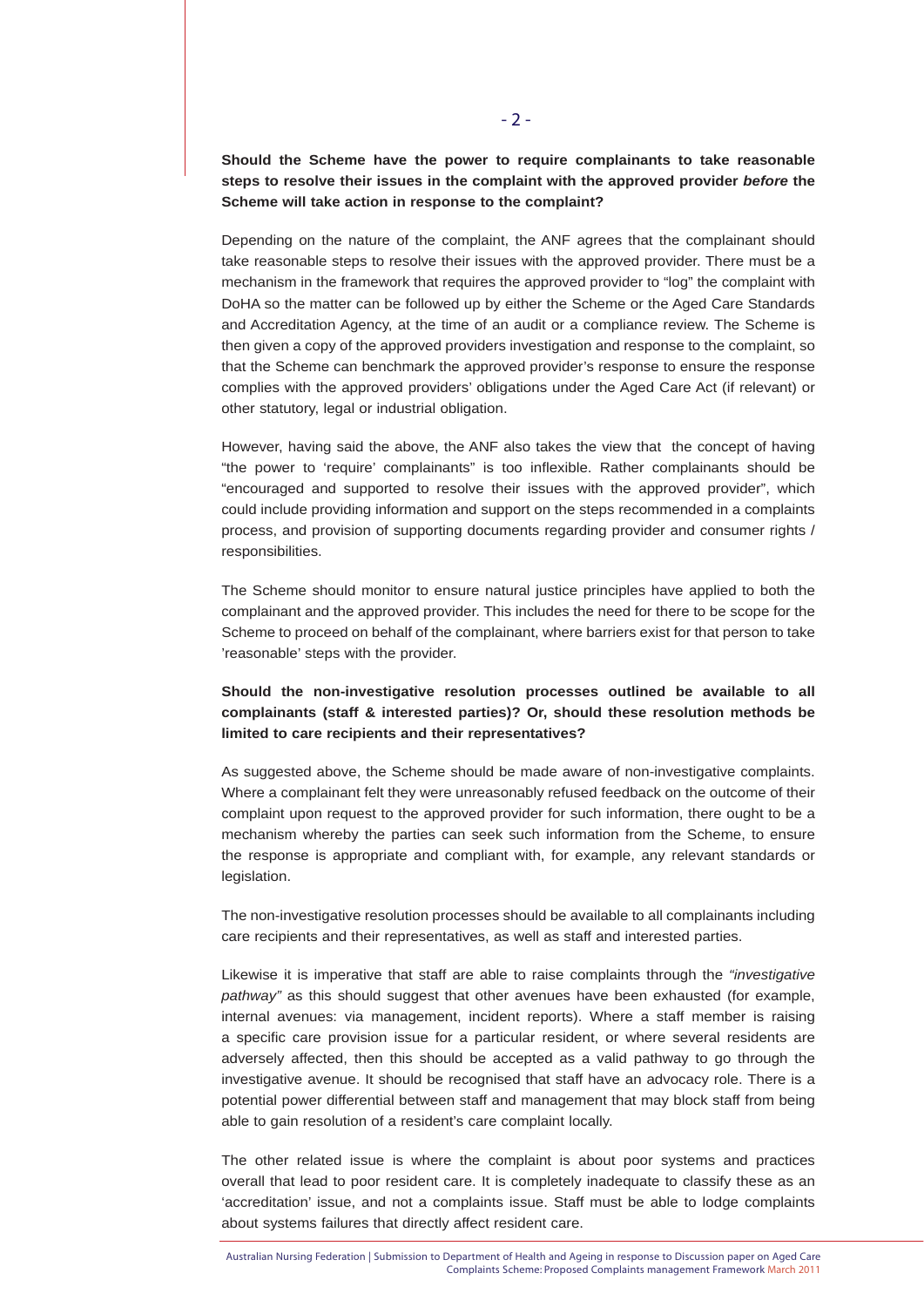#### 2.2 Discussion Point 2: risk assessment and response framework

# **Does the risk escalation criteria adequately capture the range of 'consequences' experienced by care recipients receiving aged care services?**

The risk escalation criteria appears to adequately capture the range of 'consequences' where incidents occur and provides an outline of situations where action needs to be taken in a timely manner.

The ANF notes however, that it should be stated in the framework that extraordinary circumstances may arise where action may need to be taken, that is not mentioned, and that the table is not inclusive.

Also, while points 20 and 21 outline proposals to evaluate and regularly review the framework, there is no inclusion of a mechanism for consumers to be part of that regular review.

#### *(Please note: the font in Appendix 1 is most difficult to read when printed)*

**Is the classification of 'consequences' outlined in the risk escalation criteria appropriate?**

Yes.

#### **Are the 'likelihood' definitions appropriate?**

Yes, however there needs to be a mechanism for the Scheme to know when the approved provider has taken a non-investigative pathway. This is so the Scheme knows there was an incident that was investigated, should the matter arise again in the future, and there is a record the matter was handled locally.

The ANF notes that from the consumer's perspective they may find the language in the Risk escalation criteria table of 'no adverse outcome' to be dismissive. Responses such as embarrassment, feeling offended, or experiencing sleeplessness due to worry would be an adverse outcome for the resident, even if the Scheme deems it 'no adverse outcome'.

#### **Are the proposed escalation timeframes reasonable?**

Yes.

**Is the range of additional information that the Scheme considers to determine the mode & timeframe for responding to an issue in a complaint appropriate?**

Yes.

# **Does the proposed approach include enough checks and balances to minimise the risk of complaints being handled inappropriately?**

Depending on the circumstances there is always potential for error, however, there appears to be minimal risk of complaints being handled inappropriately in the proposed approach.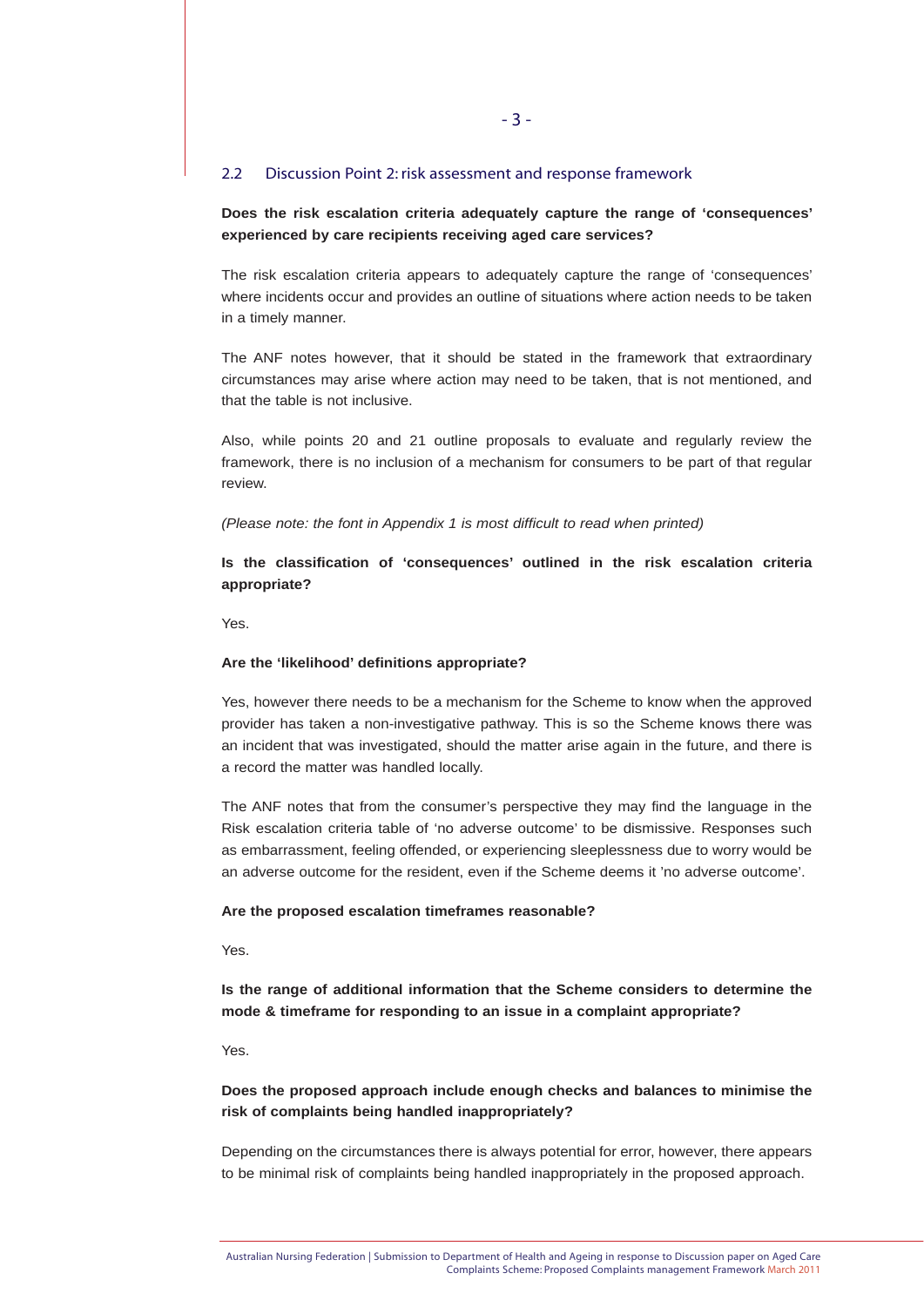#### 2.3 Discussion Point 3: investigation by the Scheme

#### **Are the proposed referral criteria for investigation by the Scheme appropriate?**

Yes, although it is important that governance structures be consistent and integrate with existing regulatory frameworks, such as aligning with nursing/midwifery notification processes.

Making a report to the Aged Care Complaints Scheme should not be viewed as replacing one's obligation to report alleged misconduct/breaches of professional standards to the Nursing and Midwifery Board of Australia (NMBA), particularly if the allegations are made by one nurse against another.

Mechanisms will need to be in place to ensure that communication occurs with the relevant regulatory authorities within the Australian Health Practitioner Regulation Agency (AHPRA) to ensure integration of activities in areas of overlap.

# **Is the existing process for investigating complaints appropriate, if accompanied by the alternative options for resolving complaints?**

Yes.

#### **Are the review rights appropriate? If not, why?**

The review rights are appropriate for the present. However, there is a suggestion by the Productivity Commission in its current study on *Caring for Older Australians* that the Office of the Aged Care Commissioner be restructured and assume a different role. There ought to be a provision included for reference to the Office of the Aged Care Commissioner or relevant Office (proposed Australian Aged Care Regulation Commission).

An additional point is that it is important that measures are put in place to manage vexatious complainants. There should be another box hanging off the "Investigation by the Scheme" box titled "Vexatious matters". Any matters then that are investigated and found to be vexatious, the Scheme will cease to investigate.

#### 2.4 Discussion Point 4: supported resolution

# **Are the referral criteria for the types of issues that may be resolved through supported resolution adequate? If not, why?**

The proposed referral criteria are a very useful guide. However, these could be strengthened if the criteria were extended to incorporate supported resolution in relation to allegations of elder abuse that cannot be substantiated.

# **Should the approved provider be contacted by the Scheme and advised of the concern raised by the complainant?**

Yes. This would be where the Scheme thinks such action is appropriate and where it considered it would not be detrimental to a resident or a resident's family, or the employment of a staff member if they are raising concern/s with the Scheme.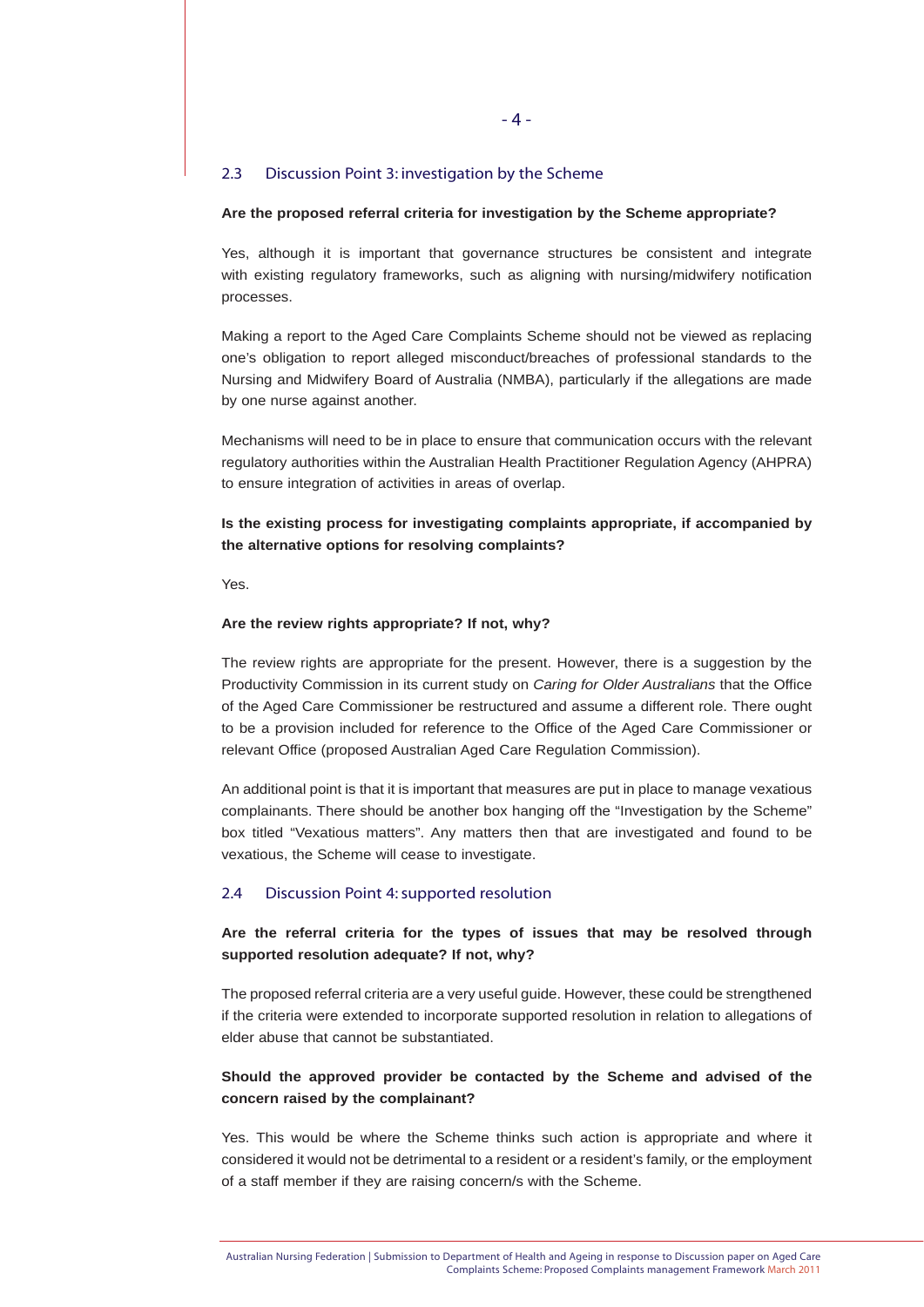**What support tools should the Scheme use to assist complainants and approved providers to resolve complaints though this process?**

Support tools which could be used by the Scheme include: Web based tools, and live advice and support, such as template documents for reporting, brochures, leaflets, guiding principles, telephone service.

#### 2.5 Discussion Point 5: approved provider resolution

**Is it appropriate for complaints received by the Scheme to be referred to an approved provider for resolution/investigation as outlined in this proposal?**

Yes.

**Are the referral criteria for the types of issues that may be referred for approved provider resolution adequate?**

Yes.

# **Are approved providers sufficiently skilled at complaints resolution and investigation to be charged with the responsibility of undertaking these functions? If not, how can their skills be developed or additional supports provided?**

This is a broad ranging question. Some approved providers may be very well resourced with access to conciliation officers, human resource specialists and industrial consultants and mediators. Other approved providers, particularly small independent operators, may neither be in a position to offer complaints resolution nor be skilled or qualified to do so. The Scheme must have a mechanism in place to address any such lack of capacity. This connects with our previously mentioned suggestion that complaints are recorded so that during the accreditation process they may be looked at for sound practice.

Under the Aged Care Act (1997), it is a requirement for an approved provider to have a complaints resolution mechanism in place and forms part of the Residential Agreement. The ANF considers that the Complaints Scheme should have a role to play in supporting providers to develop and implement quality complaints resolutions processes. This may include the provision of advice, education (for example, online) and/or the development of templates and forms to assist providers meet their obligations in this regard.

#### **Are the review rights under this option appropriate?**

Yes.

#### **What will be the likely regulatory impact on approved providers?**

Approved Providers may be in breach of the Aged Care Act 1997, if there are inadequate complaints resolutions processes in place. This may lead to a possible finding of noncompliance against the Aged Care Accreditation Standards and Community Care Standards.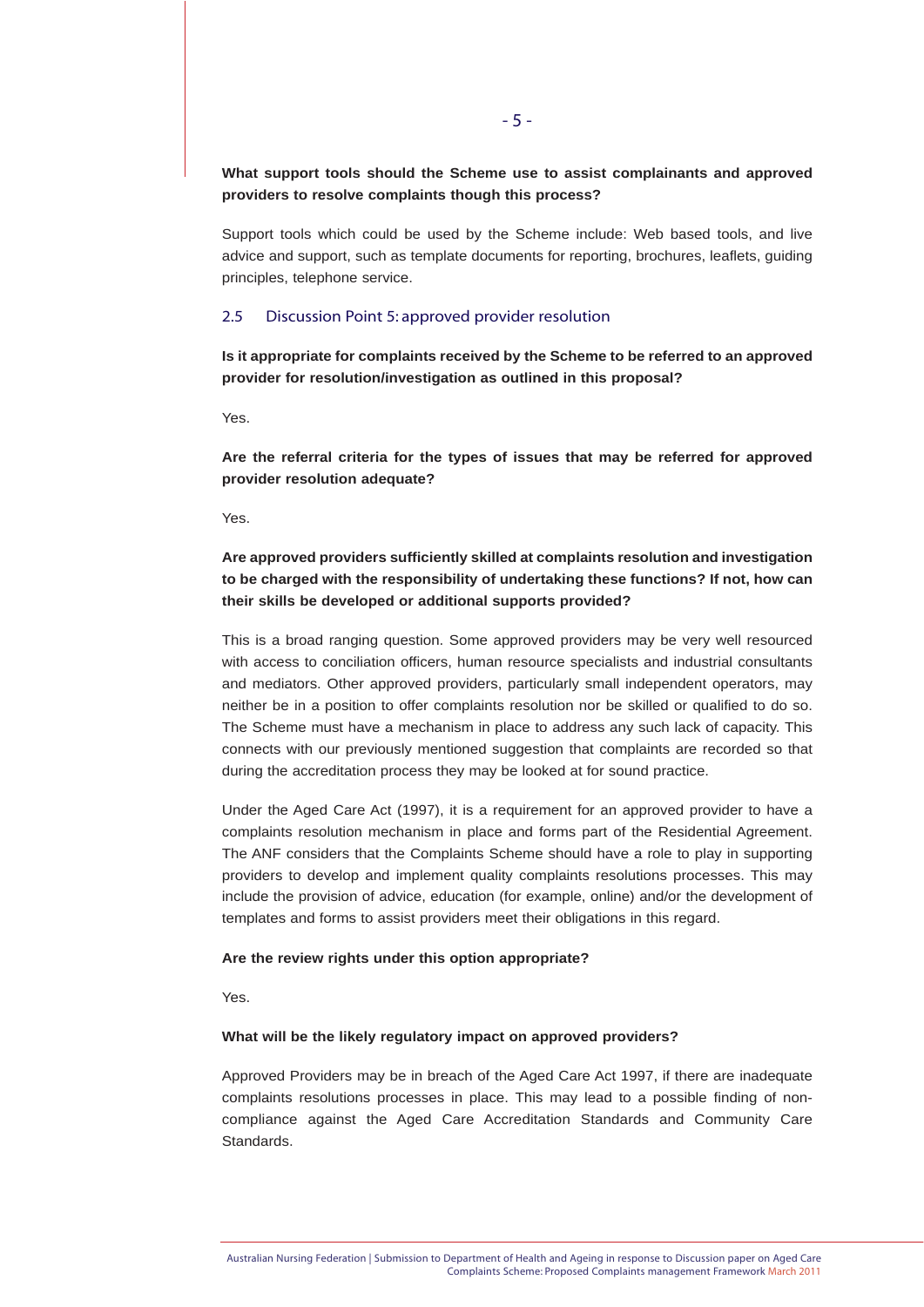#### 2.6 Discussion Point 6: conciliation

#### **Is conciliation an appropriate method for resolving complaints?**

Conciliation may be the most appropriate method to use to resolve complaints and for the complainant to be heard, in some circumstances, and not in others.

**If you were a complainant, would you have confidence to take part in a conciliation process? Would access to an advocacy support help a complainant feel confident in this process?**

The ANF considers that many complainants in the aged care sector would not have the confidence to take part in a conciliation process without the assistance of an advocacy support person.

**Is the referral criterion for the types of issues that may be resolved through conciliation adequate?** 

Yes.

# **Should all conciliation meetings be held in-confidence or should participants decide if the conciliation is in-confidence?**

Conciliation meetings should generally be held in-confidence, but of course participants should always be able to make the final decision on this matter, prior to the meeting commencing.

# **Where resolution can not be achieved through conciliation, should a different officer within the Scheme undertake any future investigation of the matter?**

Where conciliation meetings are ongoing, or the issue/s cannot be resolved in an initial conciliation meeting, they should continue to be heard by the same officer, for the sake of consistency and timely resolution of matters. Only if the conciliation officer has a conflict of interest or is unable to remain impartial, should the matter be referred to another officer.

#### **How formal should a conciliation meeting be?**

Complainants should always have the choice as to who they wish to bring with them into a conciliation meeting, to assist them in presenting their case

Both parties should be informed of who will be attending, for example, lawyer, union representative, prior to the meeting.

# 2.7 Discussion Point 7: mediation

# **Is mediation an appropriate method for resolving complaints in relation to matters that may not be an approved provider's responsibility under the Act?**

Mediation may be an appropriate method to use to resolve complaints and for the complainant to feel their issues can be heard, in some circumstances, and not in others.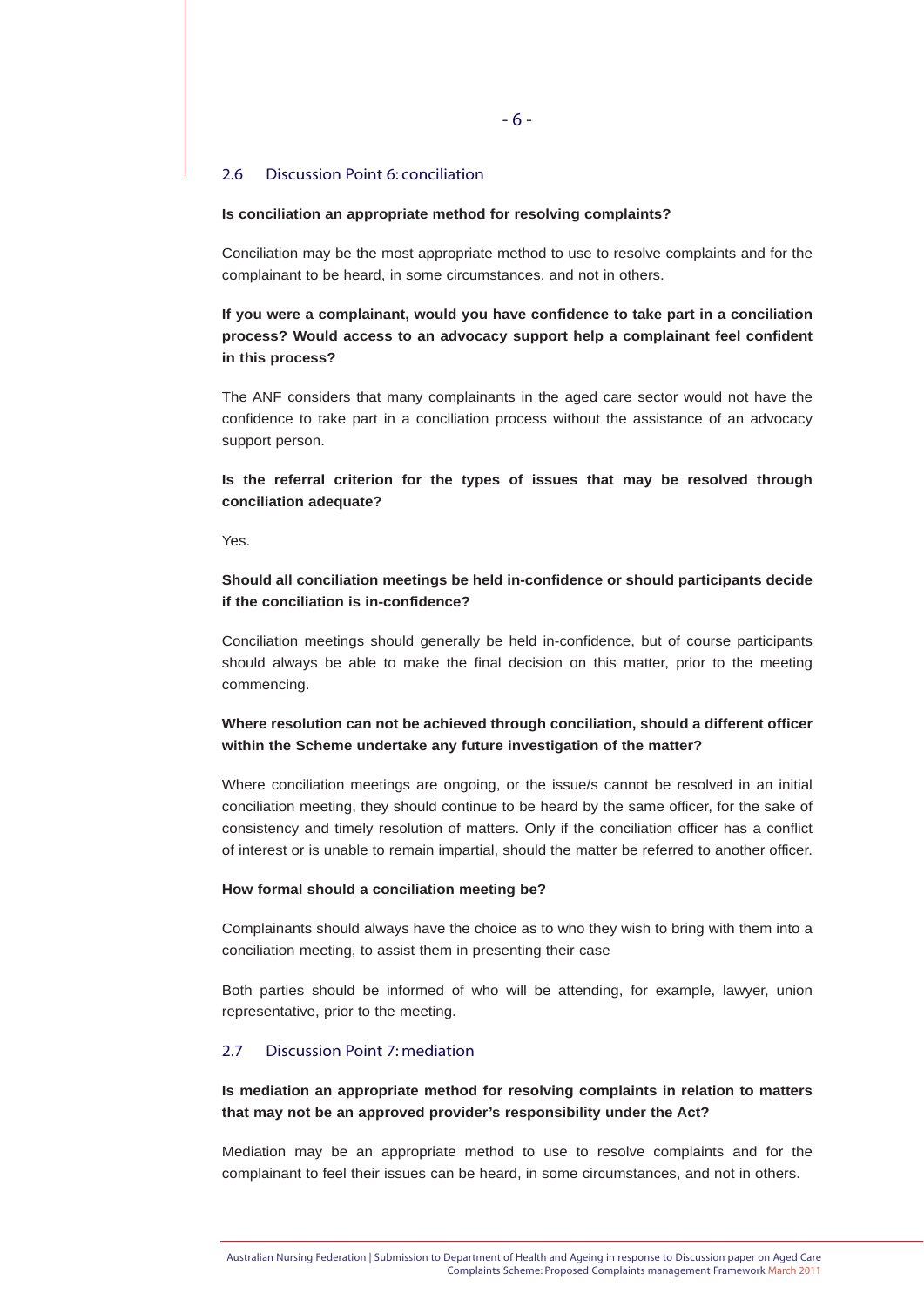# **Should the parties to the mediation be required to pay for the cost of mediation services? If not, why?**

No. Some people may not have the capacity to pay but without mediation may be unable to move forward with their actual or perceived issues.

The ANF considers that there should be another step in the complaint management framework prior to the mediation stage, where the Scheme decides the seriousness of the case. Only serious cases are moved to mediation and the Department pays for this process.

Further, it is the position of the ANF that there needs to be a hardship provision clause to cover the case of a complaint deemed to go to the mediation stage that is out-of-scope.

# **If you were a complainant, would you have the confidence to take part in a mediation process? Would access to an advocacy support help you feel more confident in the process?**

The ANF considers that many complainants in the aged care sector would not have the confidence to take part in a mediation process without the assistance of an advocacy support person.

# **Should all mediations be held in-confidence or should participants decide if the mediation is in confidence?**

Mediation meetings should generally be held in-confidence, but of course participants should always be able to make the final decision on this matter and express their view prior to the mediation beginning.

#### **Are the review rights under this option appropriate?**

The review rights are appropriate and must be made clear to the complainant before embarking on the mediation pathway.

#### 2.8 Discussion Point 8: post-investigation conferencing

**Would the proposed post investigation conference be a positive way of restoring relationships between approved providers and complainants following the outcome of the investigation? If not, why?**

The proposed post-investigation conferencing concept may prove to be beneficial for some complainants. However, the ANF cautions that this would need to be handled with a great degree of sensitivity where grievances had occurred in preceding processes whereby either party felt they had not had the outcome they envisaged at the commencement of the process.

# **If you were a complainant, would you have the confidence to take part in a post investigation conference? Would access to advocacy support you in this process?**

Access to an advocacy service may be very beneficial to all the parties and must be part of the Scheme.